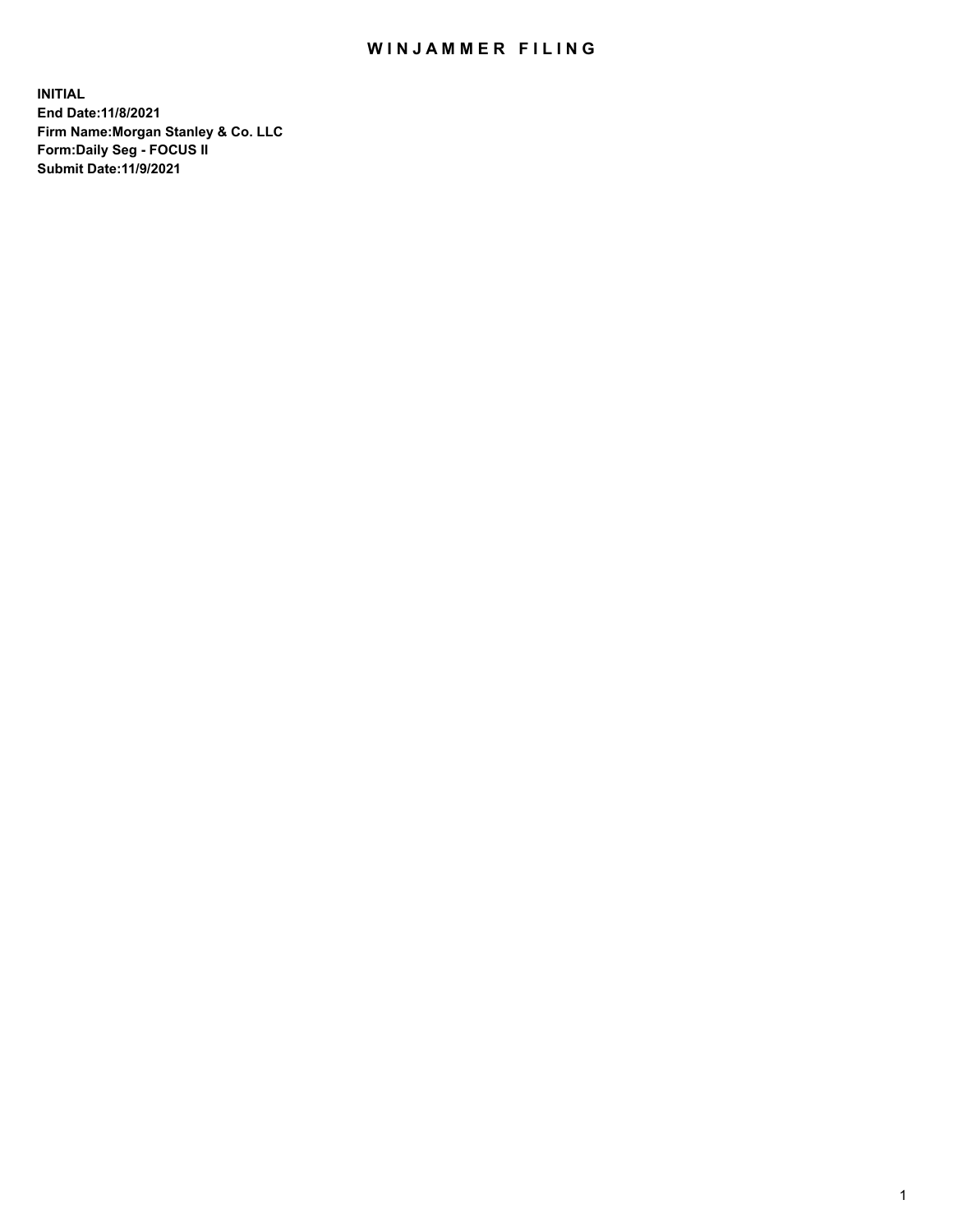**INITIAL End Date:11/8/2021 Firm Name:Morgan Stanley & Co. LLC Form:Daily Seg - FOCUS II Submit Date:11/9/2021 Daily Segregation - Cover Page**

| Name of Company                                                                                                                                                                                                                                                                                                                | <b>Morgan Stanley &amp; Co. LLC</b>                    |
|--------------------------------------------------------------------------------------------------------------------------------------------------------------------------------------------------------------------------------------------------------------------------------------------------------------------------------|--------------------------------------------------------|
| <b>Contact Name</b>                                                                                                                                                                                                                                                                                                            | <b>Ikram Shah</b>                                      |
| <b>Contact Phone Number</b>                                                                                                                                                                                                                                                                                                    | 212-276-0963                                           |
| <b>Contact Email Address</b>                                                                                                                                                                                                                                                                                                   | Ikram.shah@morganstanley.com                           |
| FCM's Customer Segregated Funds Residual Interest Target (choose one):<br>a. Minimum dollar amount: ; or<br>b. Minimum percentage of customer segregated funds required:% ; or<br>c. Dollar amount range between: and; or<br>d. Percentage range of customer segregated funds required between:% and%.                         | 235,000,000<br><u>0</u><br>0 Q<br>0 Q                  |
| FCM's Customer Secured Amount Funds Residual Interest Target (choose one):<br>a. Minimum dollar amount: ; or<br>b. Minimum percentage of customer secured funds required:% ; or<br>c. Dollar amount range between: and; or<br>d. Percentage range of customer secured funds required between: % and %.                         | 140,000,000<br><u>0</u><br><u>00</u><br>0 <sub>0</sub> |
| FCM's Cleared Swaps Customer Collateral Residual Interest Target (choose one):<br>a. Minimum dollar amount: ; or<br>b. Minimum percentage of cleared swaps customer collateral required:% ; or<br>c. Dollar amount range between: and; or<br>d. Percentage range of cleared swaps customer collateral required between:% and%. | 92,000,000<br><u>0</u><br>0 Q<br>00                    |

Attach supporting documents CH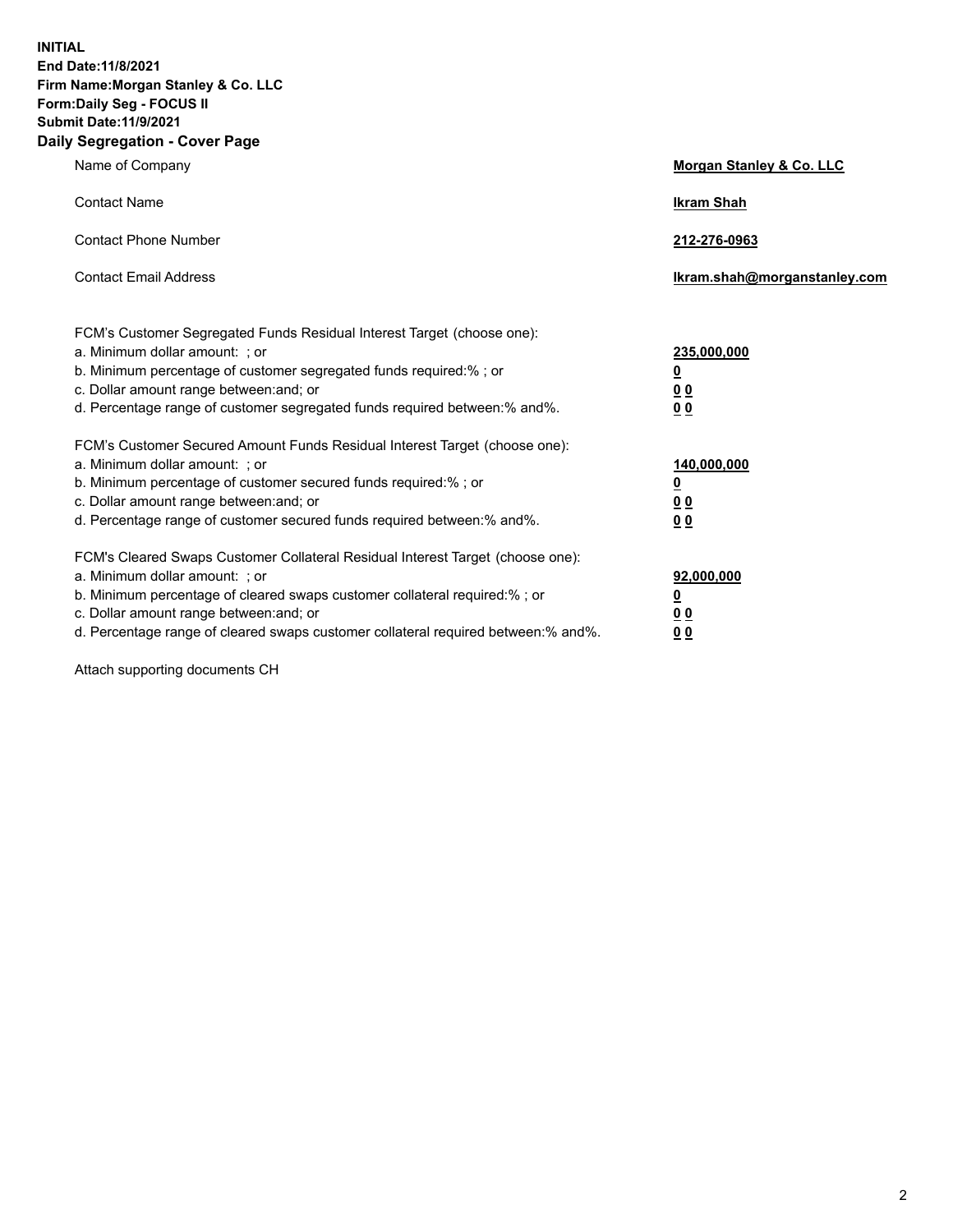## **INITIAL End Date:11/8/2021 Firm Name:Morgan Stanley & Co. LLC Form:Daily Seg - FOCUS II Submit Date:11/9/2021**

## **Daily Segregation - Secured Amounts**

Foreign Futures and Foreign Options Secured Amounts Amount required to be set aside pursuant to law, rule or regulation of a foreign government or a rule of a self-regulatory organization authorized thereunder 1. Net ledger balance - Foreign Futures and Foreign Option Trading - All Customers A. Cash **5,696,280,405** [7315] B. Securities (at market) **1,759,615,146** [7317] 2. Net unrealized profit (loss) in open futures contracts traded on a foreign board of trade **326,295,837** [7325] 3. Exchange traded options a. Market value of open option contracts purchased on a foreign board of trade **36,920,502** [7335] b. Market value of open contracts granted (sold) on a foreign board of trade **-21,294,112** [7337] 4. Net equity (deficit) (add lines 1. 2. and 3.) **7,797,817,778** [7345] 5. Account liquidating to a deficit and account with a debit balances - gross amount **14,297,911** [7351] Less: amount offset by customer owned securities **-13,568,591** [7352] **729,320** [7354] 6. Amount required to be set aside as the secured amount - Net Liquidating Equity Method (add lines 4 and 5) 7. Greater of amount required to be set aside pursuant to foreign jurisdiction (above) or line 6. FUNDS DEPOSITED IN SEPARATE REGULATION 30.7 ACCOUNTS 1. Cash in banks A. Banks located in the United States **452,385,525** [7500] B. Other banks qualified under Regulation 30.7 **422,508,359** [7520] **874,893,884** [7530] 2. Securities A. In safekeeping with banks located in the United States **389,299,034** [7540] B. In safekeeping with other banks qualified under Regulation 30.7 **69,181,102** [7560] **458,480,136** [7570] 3. Equities with registered futures commission merchants A. Cash **7,112,483** [7580] B. Securities **0** [7590] C. Unrealized gain (loss) on open futures contracts **3,908,724** [7600] D. Value of long option contracts **0** [7610] E. Value of short option contracts **0** [7615] **11,021,207** [7620] 4. Amounts held by clearing organizations of foreign boards of trade A. Cash **0** [7640] B. Securities **0** [7650] C. Amount due to (from) clearing organization - daily variation **0** [7660] D. Value of long option contracts **0** [7670] E. Value of short option contracts **0** [7675] **0** [7680] 5. Amounts held by members of foreign boards of trade A. Cash **5,062,033,981** [7700] B. Securities **1,301,135,011** [7710] C. Unrealized gain (loss) on open futures contracts **322,387,113** [7720] D. Value of long option contracts **36,920,502** [7730] E. Value of short option contracts **-21,294,112** [7735] **6,701,182,495** [7740] 6. Amounts with other depositories designated by a foreign board of trade **0** [7760] 7. Segregated funds on hand **0** [7765] 8. Total funds in separate section 30.7 accounts **8,045,577,722** [7770] 9. Excess (deficiency) Set Aside for Secured Amount (subtract line 7 Secured Statement Page 1 from Line 8)

- 10. Management Target Amount for Excess funds in separate section 30.7 accounts **140,000,000** [7780]
- 11. Excess (deficiency) funds in separate 30.7 accounts over (under) Management Target **107,030,624** [7785]

**0** [7305]

**7,798,547,098** [7355]

## **7,798,547,098** [7360]

**247,030,624** [7380]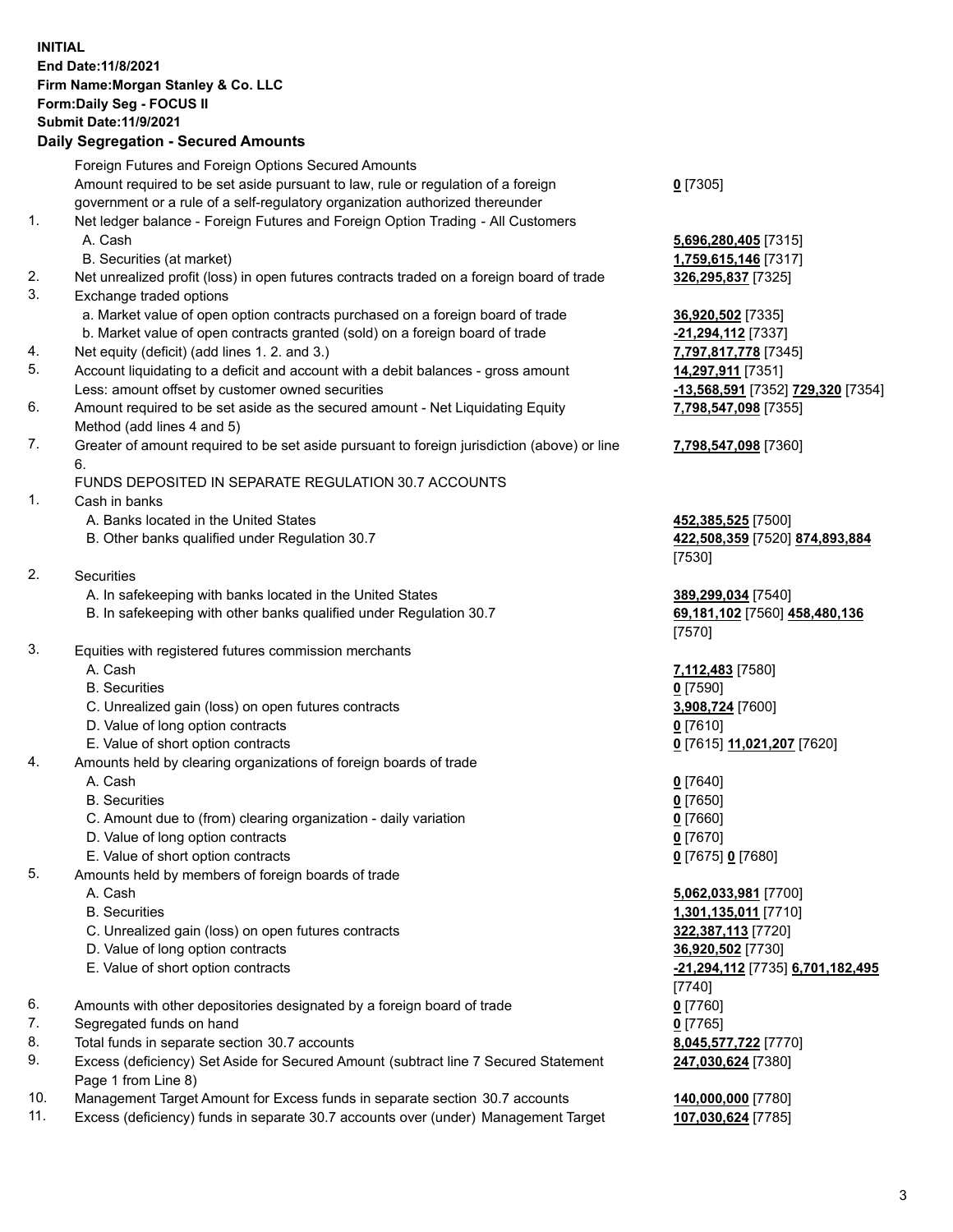**INITIAL End Date:11/8/2021 Firm Name:Morgan Stanley & Co. LLC Form:Daily Seg - FOCUS II Submit Date:11/9/2021 Daily Segregation - Segregation Statement** SEGREGATION REQUIREMENTS(Section 4d(2) of the CEAct) 1. Net ledger balance A. Cash **15,330,128,862** [7010] B. Securities (at market) **7,611,125,216** [7020] 2. Net unrealized profit (loss) in open futures contracts traded on a contract market **1,967,352,990** [7030] 3. Exchange traded options A. Add market value of open option contracts purchased on a contract market **1,596,149,933** [7032] B. Deduct market value of open option contracts granted (sold) on a contract market **-1,421,933,235** [7033] 4. Net equity (deficit) (add lines 1, 2 and 3) **25,082,823,766** [7040] 5. Accounts liquidating to a deficit and accounts with debit balances - gross amount **323,105,267** [7045] Less: amount offset by customer securities **-322,738,091** [7047] **367,176** [7050] 6. Amount required to be segregated (add lines 4 and 5) **25,083,190,942** [7060] FUNDS IN SEGREGATED ACCOUNTS 7. Deposited in segregated funds bank accounts A. Cash **2,280,784,081** [7070] B. Securities representing investments of customers' funds (at market) **0** [7080] C. Securities held for particular customers or option customers in lieu of cash (at market) **2,926,729,674** [7090] 8. Margins on deposit with derivatives clearing organizations of contract markets A. Cash **15,380,600,196** [7100] B. Securities representing investments of customers' funds (at market) **0** [7110] C. Securities held for particular customers or option customers in lieu of cash (at market) **4,530,996,346** [7120] 9. Net settlement from (to) derivatives clearing organizations of contract markets **8,386,959** [7130] 10. Exchange traded options A. Value of open long option contracts **1,596,149,933** [7132] B. Value of open short option contracts **-1,421,933,235** [7133] 11. Net equities with other FCMs A. Net liquidating equity **14,973,484** [7140] B. Securities representing investments of customers' funds (at market) **0** [7160] C. Securities held for particular customers or option customers in lieu of cash (at market) **0** [7170] 12. Segregated funds on hand **153,399,196** [7150] 13. Total amount in segregation (add lines 7 through 12) **25,470,086,634** [7180] 14. Excess (deficiency) funds in segregation (subtract line 6 from line 13) **386,895,692** [7190] 15. Management Target Amount for Excess funds in segregation **235,000,000** [7194]

16. Excess (deficiency) funds in segregation over (under) Management Target Amount Excess

**151,895,692** [7198]